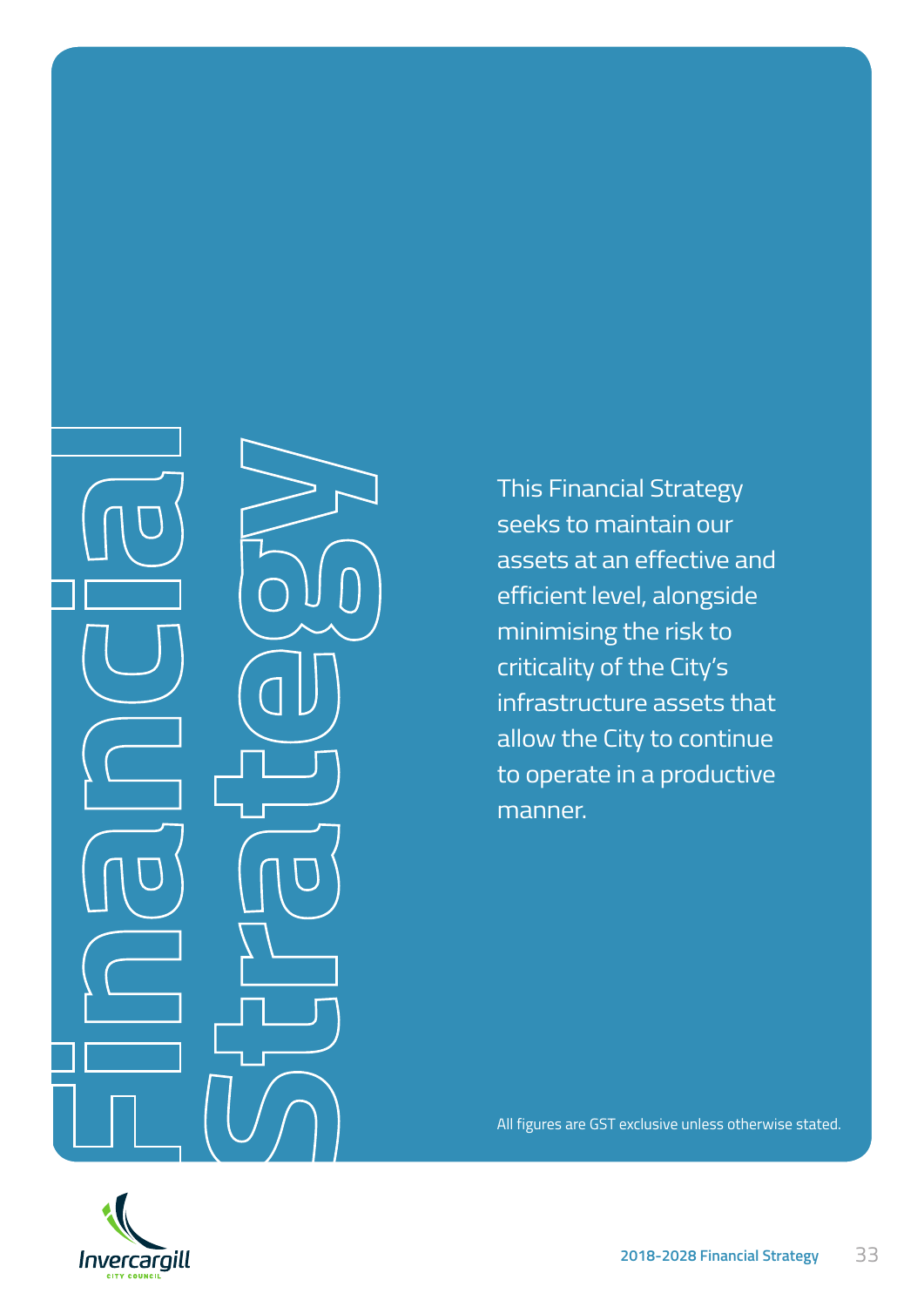

#### **The balance that the Council seeks to achieve is dependent on many factors, the following are key:**

- A focus on core infrastructure looking to maintain existing levels of service, renewing this in a cyclic fashion and improving the quality of service provided to users;
- Ensuring core Council debt remains below \$150 million;
- Receiving increasing dividends from Invercargill City Holdings Limited (ICHL);
- Researching other avenues for funding outside of rates and loan funding.
- Continuously reviewing operational expenditure for short and long term cost savings.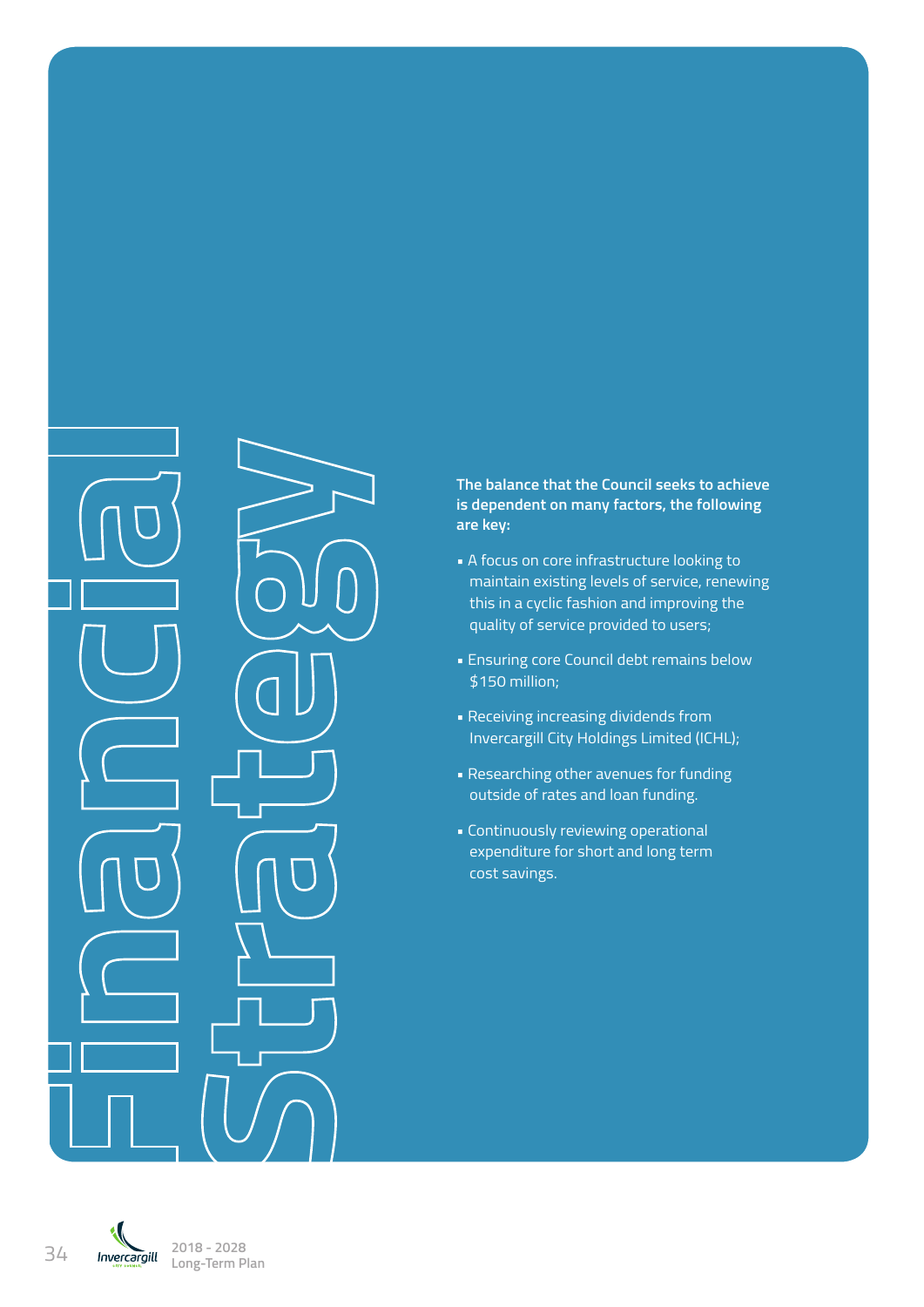# **Background**



Invercargill City Council seeks to enhance the City and preserve its character while embracing innovation and change. The Council continues to work in the belief that Invercargill is a very special place with a distinctive character; however this is not to say that the City will not face challenges.

The Council acknowledges that Invercargill will be exposed to a number of challenges with a significant one being that we are experiencing a demographic change toward an ageing population with less growth than forecast. However, acknowledgment of this challenge is the first hurdle to overcome and the Council is looking to the future as to how we can disrupt this demographic change, by attracting both more and younger people to live in our City.

There is a consistent theme within the Council's Community Outcomes. The Outcomes demonstrate that the Council will maintain a strong, safe and well-utilised City with an increased, more diverse and active population who encourage the development of future technology and embrace the facilities offered to them.

The Council seeks to encourage this through the development of growth projects and sustainability of existing services. However, it is not anticipated that land use will change to an extent that would have an impact on debt over this course.

With growth anticipated to occur, the Council notes that the current infrastructure network is set to service the community, provided it is renewed when required. The Council's infrastructure network has been built to service a population much larger than what currently resides within the City so, provided the necessary renewal work is undertaken when recommended, the City will be prepared to receive and welcome new members to the community

over the next decade. Given that a number of the Council's assets were built at the same or a similar time, and therefore generally require renewal at a similar time, there will be peaks in renewal costs that are evident in this Strategy.

This Strategy operates in line with the Infrastructure Strategy, and observes that over the next ten years the cost to the Invercargill Community to preserve, renew and maintain our infrastructure assets will be significantly higher than previous renewal costs. As a consequence of this the rates increase will be higher than in previous years. This Strategy details that any new growth projects over this period of increased focus on our infrastructure, will be loan-funded in order to reduce the real cost to the community during the ten years.

When looking at this Strategy it is important to understand where we are starting from and where we want to get to in ten years. As at 30 June 2017 the financial situation of Council is one of good health. Council was meeting seven of the eight prudence benchmarks, has a relativity low level of debt compared to other New Zealand Councils and low level of debt compared to its Rate revenue. Council asset position showed total assets of over \$900 million and investments of \$55 million with no significant liabilities outside of term debt. Council also had its credit rating from Fitch Rating upgraded from AA negative to AA stable, which further supports Council's strong financial position.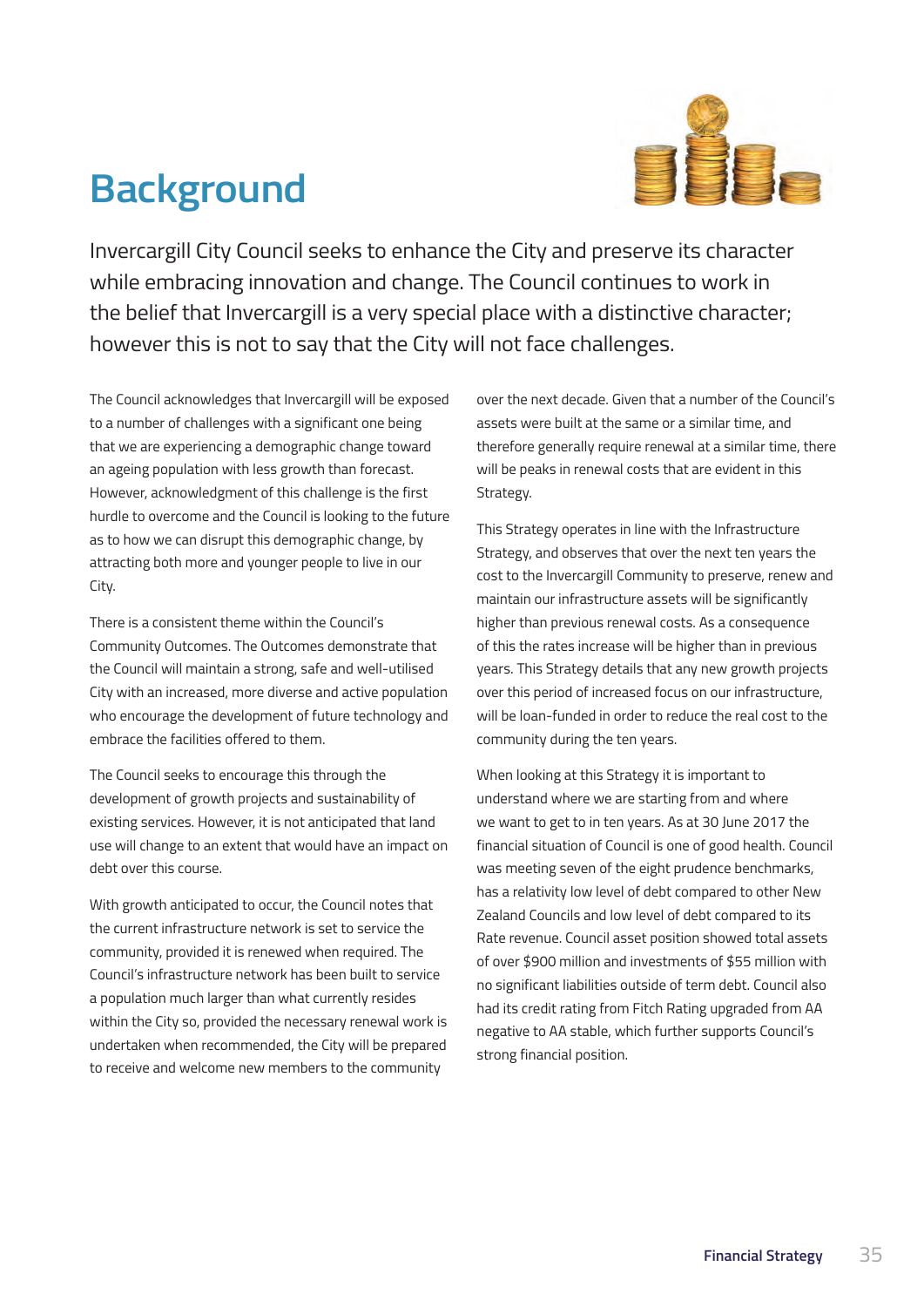# **Background** continued

The ten year period cover by the Long-term Plan does present the Council with challenges financially. The Council goal by the end of the ten year period is to be funding core infrastructure capital renewal to 100% of depreciation. This is in response to the Council's increasing knowledge of its infrastructural assets and the increasing demand for improving infrastructure. This is of particular importance for Water Supply and Stormwater, as communities within New Zealand are becoming more concerned about drinking water quality and reducing contaminant entering our waterways via stormwater runoff.

Council is also focused on growing Invercargill's community assets and reinvigorating Invercargill's CBD. A number of large community projects are planned throughout the ten years, all part of making Invercargill a more desirable place to live and work. These initiatives are also designed to complement and support the Southland Regional Development Strategy. The main projects that fall within this category include a new Art Centre within

the CBD, Living Dinosaurs attraction within Queens Park and a Museum Redevelopment. Our Aquatic Centre is planning a new pool and upgraded hydroslide attraction. The Council via its subsidiary company, Invercargill City Property Limited, has created a joint venture that is planning a major upgrade of the inner city area.

The end goal for Council is to provide its citizens with a City that is maintaining and improving its key infrastructure assets while understanding that a City needs to also be a vibrant, entertaining and an interesting place to live, work and play. Financially this does mean that the Council will be increasing its debt over the life of the Plan in order to achieve what it has set out to do. With debt currently sitting at \$86 million, as at 30 June 2017, it is forecast to increase to approximately \$144 million over the life of the Plan. This increased debt will be offset by increased asset value and given Council's strong financial position this is considered prudent and stays within the Council's self imposed debt benchmarks.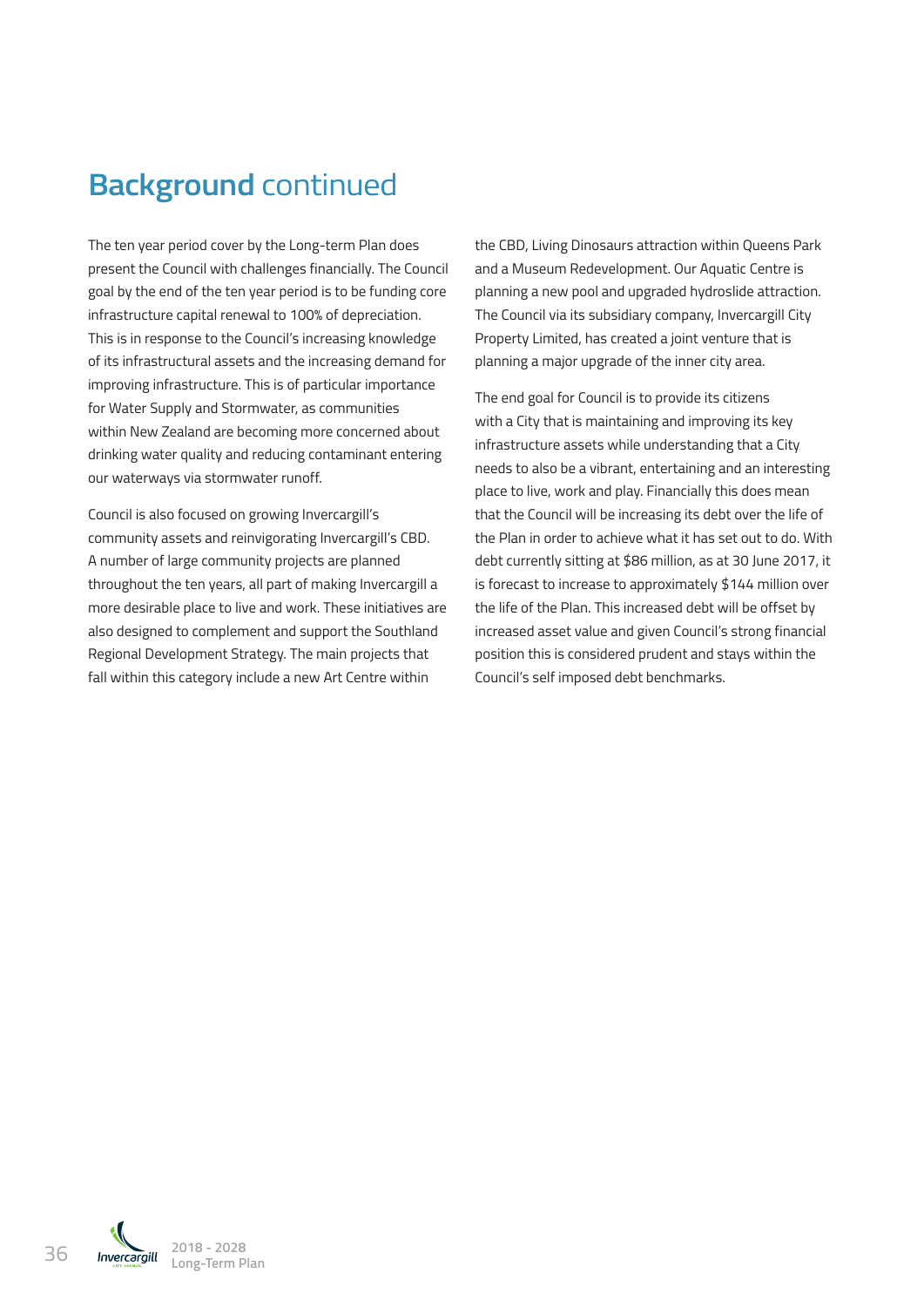# **Key Challenges**

The key corporate strategic issues and challenges facing the Invercargill City Council are:

- Meeting our long-term renewal expectations for infrastructure.
- Encouraging growth projects whilst ensuring financial and operational sustainability for future generations.
- Ensuring that Council works in a financially prudent manner that promotes the current and future interests of the community.
- The City's changing demographic profile and its ability and willingness to pay.
- Responding to the changing environment (both natural and technological) and retaining Invercargill's character including its built environment.

### **Capital Expenditure**

Invercargill City Council is heading into a period of increased expenditure on capital assets particularly renewal of existing assets within the 3 Waters area of infrastructure. This capital expenditure is planned to increase over the next five years before levelling out over the last five years of the Long-term Plan.

Ordinarily, renewal work would be funded from rates rather than borrowings as this avoids the significant long-term cost of borrowing annually. But, as some of these renewal programmes present significant capital expenditure, Council will, where appropriate, use debt funding to spread the cost. This is particularly required for the 3 Waters infrastructure area where this strategy is solidly employed due to the renewal work of our pipe network being needed earlier than what was forecast.

The Council is also looking to upgrade community assets. This is being accomplished through the addition of a new pool and hydroslide at Splash Palace, funding contributions to the redevelopment of the Museum, and exploring the possible future use of Anderson House.

In addition to this, the Council is also seeking to grow the City with new assets being planned within the life of the Long-term Plan, namely a new Living Dinosaur Experience, a new Arts Centre and art collections and an additional Water Supply.

New and growth capital expenditure, such as the Arts Centre, would be funded by debt and external funding when and where appropriate.

Further information on the Council's core capital expenditure can be found in the Invercargill City Council Infrastructure Strategy.

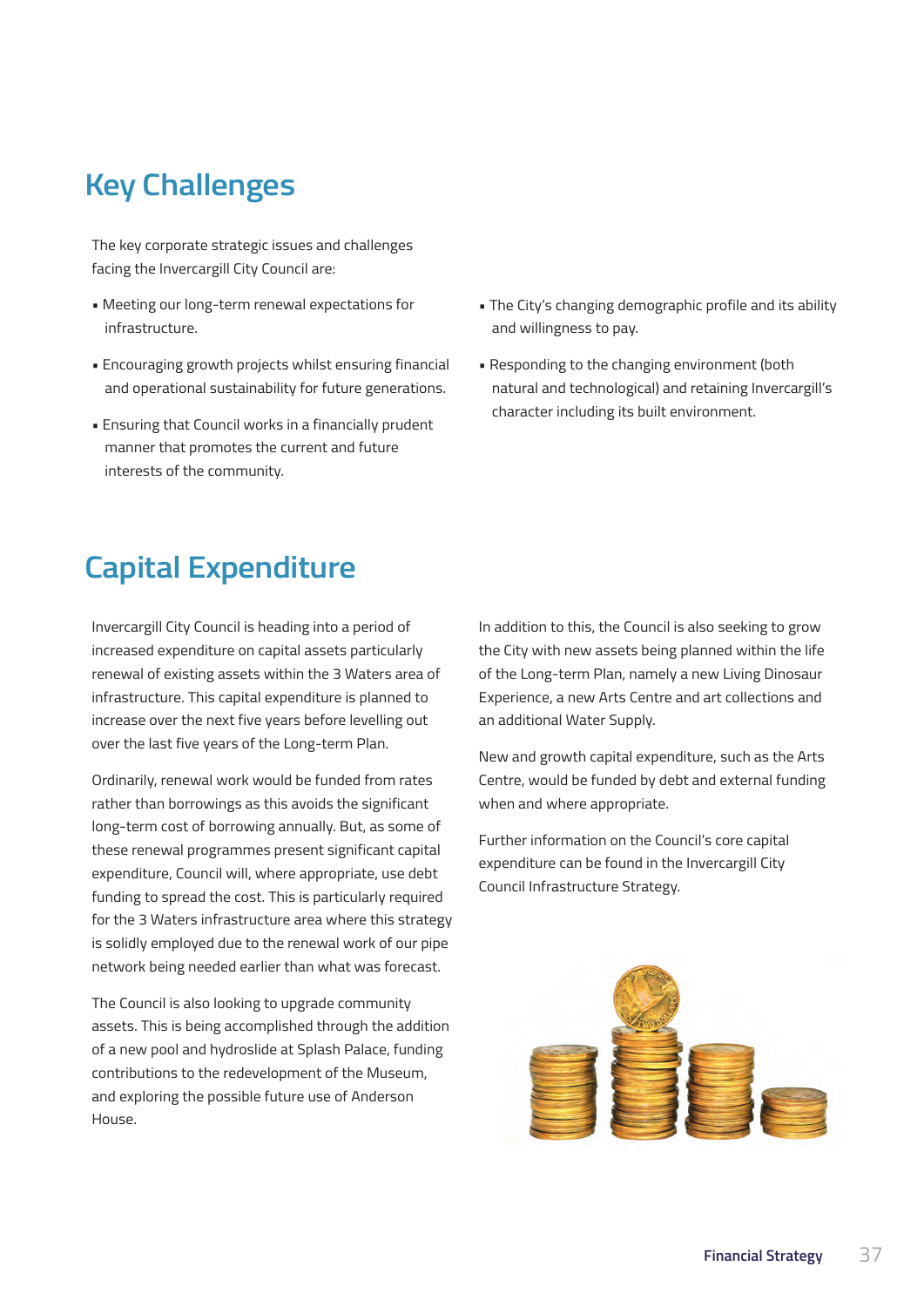# **Funding Core Infrastructure Assets Renewals**

The Council has previously funded core infrastructure asset renewals on a when-required basis. The Council now, over the course of the Long-term Plan, aims to fund these assets to 100% of depreciation.

Council aims to fund core infrastructure assets by the following dates:

- Stormwater systems to be funded at 100% of depreciation by 2027/28
	- · Capital expenditure to 100% by 2021/22 (funding difference via loans)
- Wastewater systems to be funded at 100% of depreciation by 2027/28
	- · Capital expenditure to 100% by 2021/22 (funding difference via loans)
- Water Supply systems to be funded at 100% of depreciation by 2027/28
- Roads, Bridges and Footpaths to be funded at 100% of depreciation by 2027/28.

Some of the capital construction of roads and footpaths is funded by subsidies received from the New Zealand Transport Agency. This means that the Council does not need to fund 100% of the depreciation of these activity areas solely from rates.

Depreciation is calculated on an annual basis and currently represents 26% of total operating expenditure. Charging depreciation each year spreads the cost of an asset over its useful life. Generally, depreciation is funded by income (including rates) in the same year that the depreciation is incurred.

This funding will be applied to pay for the current capital renewal programme and any related outstanding debt. Excess funds will be held in depreciation reserves which will earn interest and provide funding for the replacement of relevant infrastructure assets in the future.

When the cost of infrastructure capital renewals exceed the rate funding of depreciation and exhausts depreciation reserves, the Council will need to borrow funds to cover the short fall.

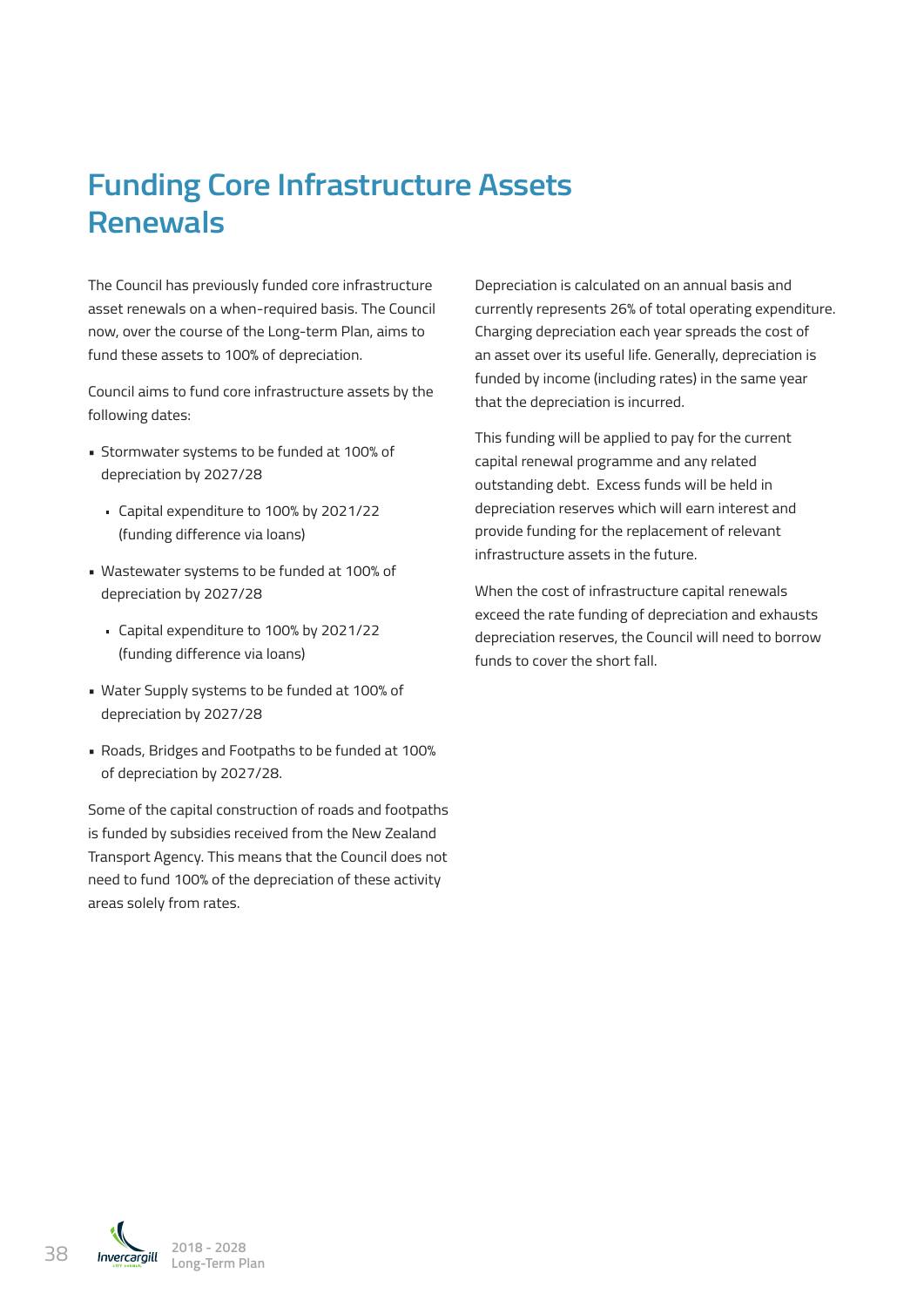# **Intergenerational Equity**



The services that the Council provides are costly due to the value and amount of assets that are used. The Council's strategy is to ensure that both current and future ratepayers pay their fair share of the cost of providing services. Intergenerational equity is achieved

through loan funding long-term assets and drawing rates to pay for the loan over an extended period of time. This ensures that both current and future users pay for the assets. Examples of this can be found in the Invercargill City Council Infrastructure Strategy.

### **Debt**

Over the course of the last three years, the Council's debt has grown modestly. This has been largely due to the Branxholme Water Treatment Plant upgrade and the Don Street Business House development.

The Council's debt (excluding Invercargill City Holdings Limited (ICHL) bond) remains relatively low against the Council's total assets base (7% as at 30 June 2017). While the Council remains focused on keeping debt to a manageable level over the course of the Long-term Plan, large infrastructure projects as well as future growth projects necessitate the need for the Council to take on an increased level of debt.

Over the course of the Long-term Plan, the Council's debt is forecast to peak at \$144 million in 2024/25. However, following this peak, the debt is forecast to slowly decrease over the next twenty years to as low as \$62 million. It should be noted that this forecast excludes future growth projects beyond the 2027/28 year.



### ICC Debt Forecast Profile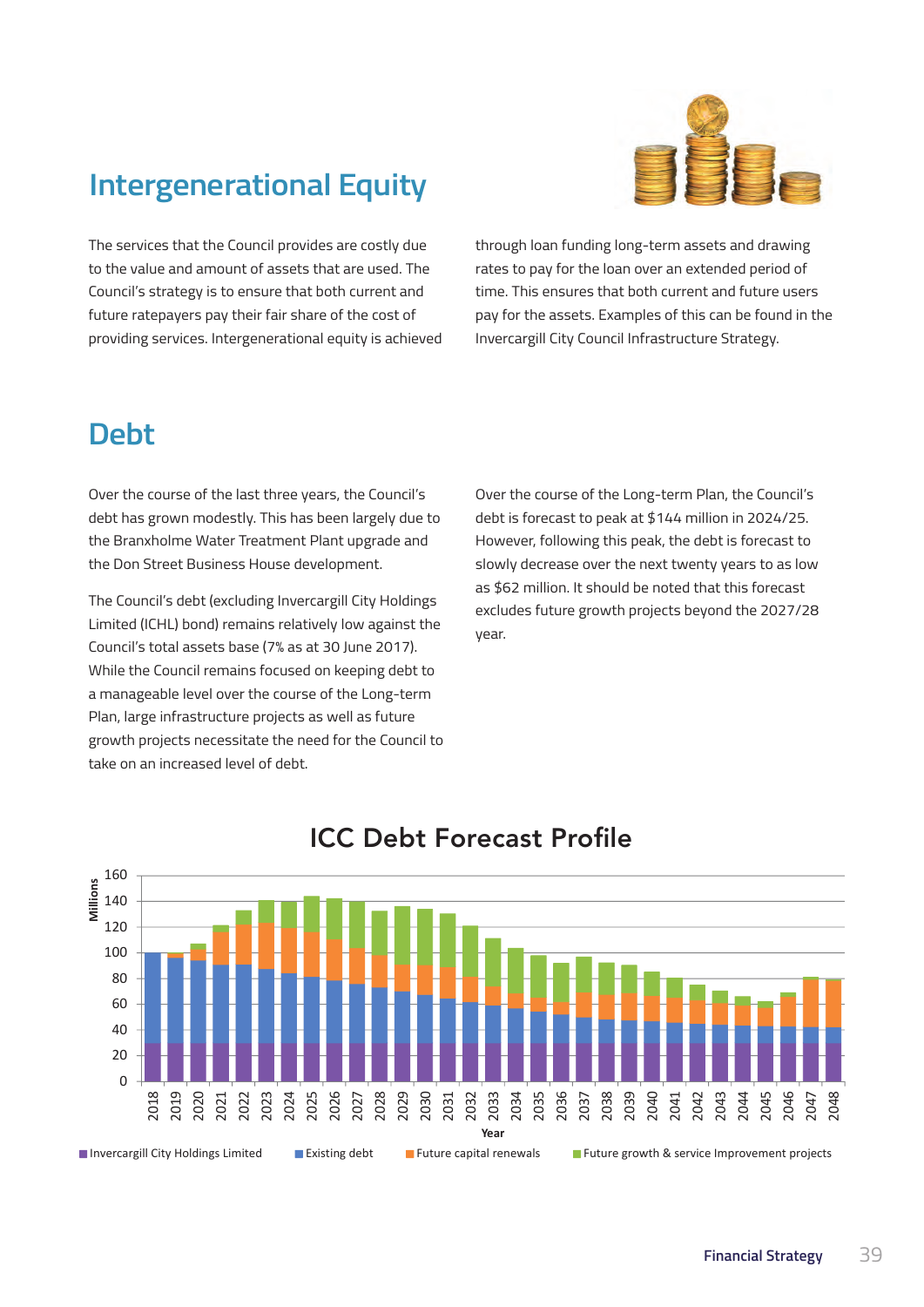### **Security for Borrowings**

It is the Council's policy to give rates as security. The Council also gives assets as security; however, it is not legal to give water assets, including wastewater and stormwater, as security.

The Council currently maintains an AA credit rating.

# **Operating Surpluses and Cashflow**

The Council must ensure that each year's projected operating revenues are set at a level sufficient to meet that year's operating expenses, unless the local authority resolves that it is financially prudent not to do so.

The Council aims to operate a surplus for the duration of the Long-term Plan. However, due to underfunding depreciation on some assets, deficits may result in early years. With the Council's aim to fund 100% of the depreciation of core infrastructure assets by 2027/28, surpluses may occur in the later years of the Long-term Plan.

If an area of the Council has an operating surplus it is applied to carry-forwards, where applicable, in the first instance, otherwise is used to repay debt or placed in a reserve.

The Council holds two different types of reserves:

- Restricted; and
- Non-restricted.

Restricted reserves are held for a specific purpose and money is only available to be removed for that reason. In contrast a non-restricted reserve can be for a variety of reasons. These reserves build up or reduce over time as a result of operating surpluses or deficits.

The Council will ensure that there are sufficient cash resources available to meet its obligations. The Council's current assets need to outweigh current liabilities, where current assets include cash on hand and available lines of credit. The Council has access to credit facilities of up to \$50 million, and short-term investments.

Council reviews operational expenditure for short and long-term cost savings and has established operational savings targets for the first three years of the Longterm Plan. These savings are intended to improve efficiencies within activities and services without impacting the current level of service being provided.

The targets for each year are:

| Year    | <b>Savings Target</b> | <b>Cumulative Target</b> |
|---------|-----------------------|--------------------------|
| 2018/19 | \$500,000             | \$500,000                |
| 2019/20 | \$300,000             | \$800,000                |
| 2020/21 | \$200,000             | \$1,000,000              |

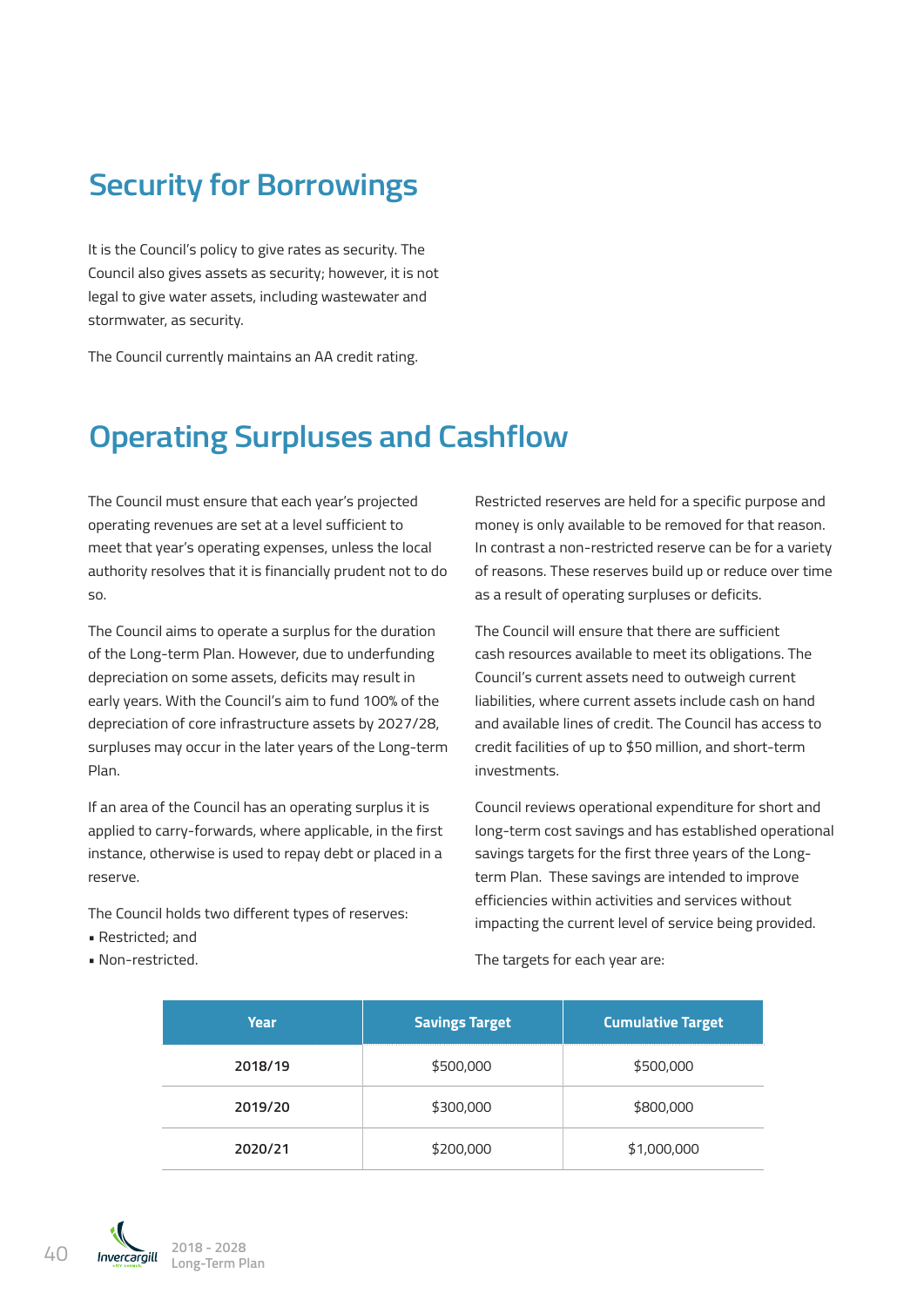

# **Managing Financial Investments and Equity Securities**

The Council holds investments in companies, property and cash.

### **Investments in Companies/Trusts**

The Council is an equity holder in two companies and has a controlling influence over two trusts. The principal reason for holding an equity interest in these investments is to achieve efficiency and community

outcomes, as well as providing a financial return on investment for ratepayers. The Council's interest in the companies and trusts are as follows:

| <b>Company</b>                                                                | <b>Shareholding</b><br>/Interest | <b>Principal Reason For</b><br><b>Investment</b>                                                                                            | <b>Budgeted Return</b>          |
|-------------------------------------------------------------------------------|----------------------------------|---------------------------------------------------------------------------------------------------------------------------------------------|---------------------------------|
| <b>Invercargill City</b><br><b>Holdings Ltd</b>                               | 100%                             | To undertake commercial<br>opportunities and<br>provide dividend returns<br>to the City.                                                    | \$5,850,000 for<br>2018/19 year |
| Invercargill Venue and<br><b>Events Management Ltd</b>                        | 100%                             | To provide venue<br>management and events<br>promotion for the City,<br>in line with community<br>outcomes.                                 | Nil.                            |
| Southland Museum and<br><b>Art Gallery Trust Board</b>                        | Controlling<br>interest          | To provide specialised<br>governance for the<br>Museum.                                                                                     | Nil.                            |
| <b>Bluff Maritime</b><br><b>Museum Trust</b>                                  | Controlling<br>interest          | To provide specialised<br>governance for the<br>Museum.                                                                                     | Nil.                            |
| <b>Invercargill City</b><br><b>Charitable Trust</b>                           | 100%                             | To provide access to<br>recreational and cultural<br>events within the City,<br>in line with community<br>outcomes.                         | Nil.                            |
| <b>Invercargill Community</b><br><b>Sports and Recreation</b><br><b>Trust</b> | 100%                             | To increase Invercargill<br>residents' active<br>participation in sports<br>and physical activities<br>and arts and cultural<br>activities. | Nil.                            |

The Council has no plans to change its shareholding, although in accordance with good practice this is reviewed regularly.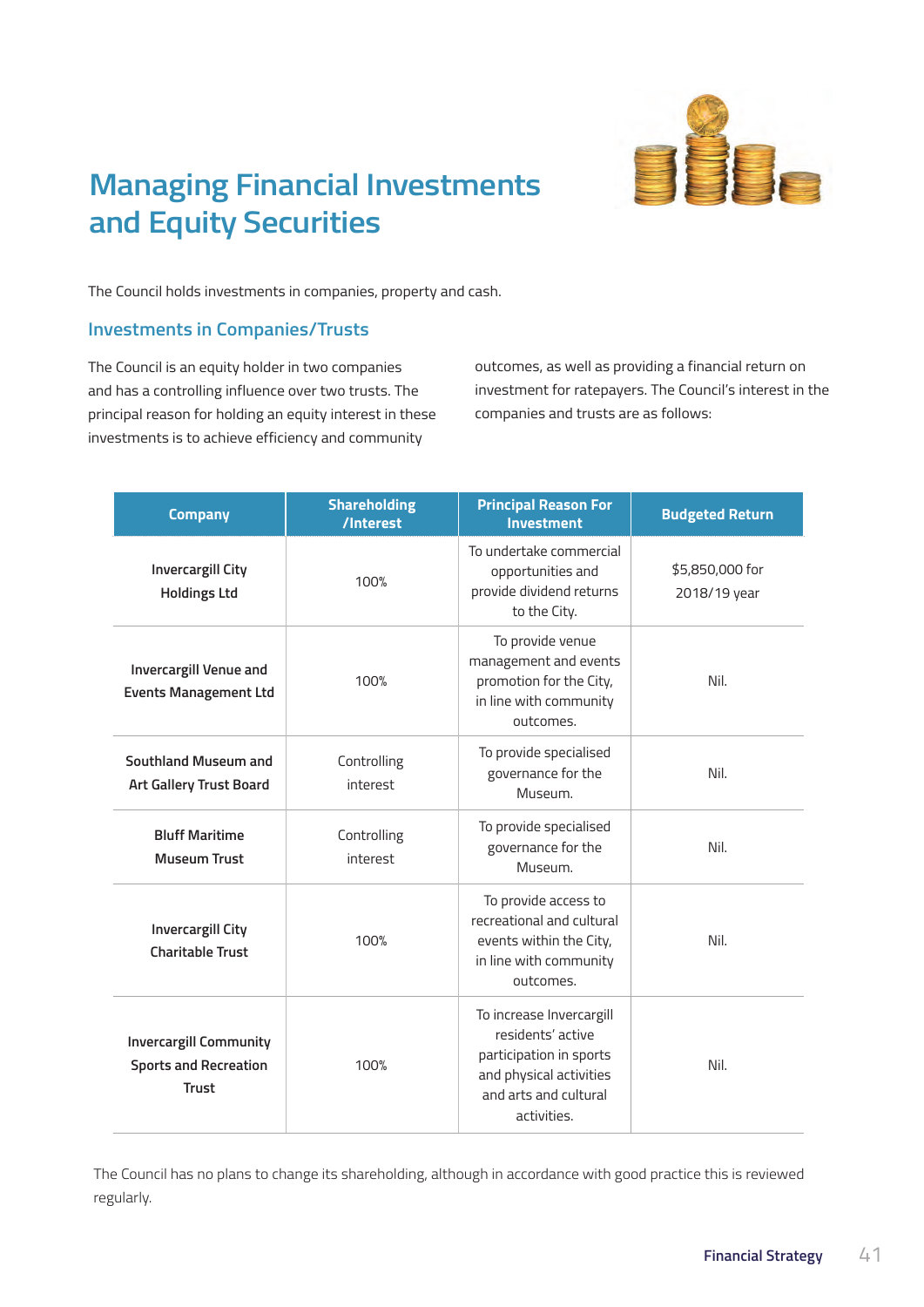# **Managing Financial Investments and Equity Securities** continued

### **Property Investments**

The Council's Investment Property Department oversees the development and undertaking of investment in property within the City. The properties are divided into four categories:

- 1. Strategic properties which are held for purposes other than immediate return (potential future development).
- 2. Endowment properties which have been either allocated (per above) or purchased from endowment funds.
- 3. Trading properties (fee simple, no classification on title, currently leased).
- 4. Other properties (land) being prepared for disposal, usually acquired through rating sale or abandonment.

The Council's objective is to maximise return from endowment and trading properties, however due to historic lease arrangements (21 year Glasgow leases) the return from these properties is below market rates. The objective for the net return on investment from both endowment and trading properties is at least equal to current market interest rates.

Strategic property is held for purposes other than a return on investment. These parcels of land and/or buildings have been purchased as a site earmarked for future development.

### **Cash Investments**

The Council holds cash for two main reasons:

- 1. To ensure strong lines of liquidity and access to cash remains available to Council.
- 2. To support the balance of reserves through shortterm investments (90 to 360 days) to maximise return on investment.

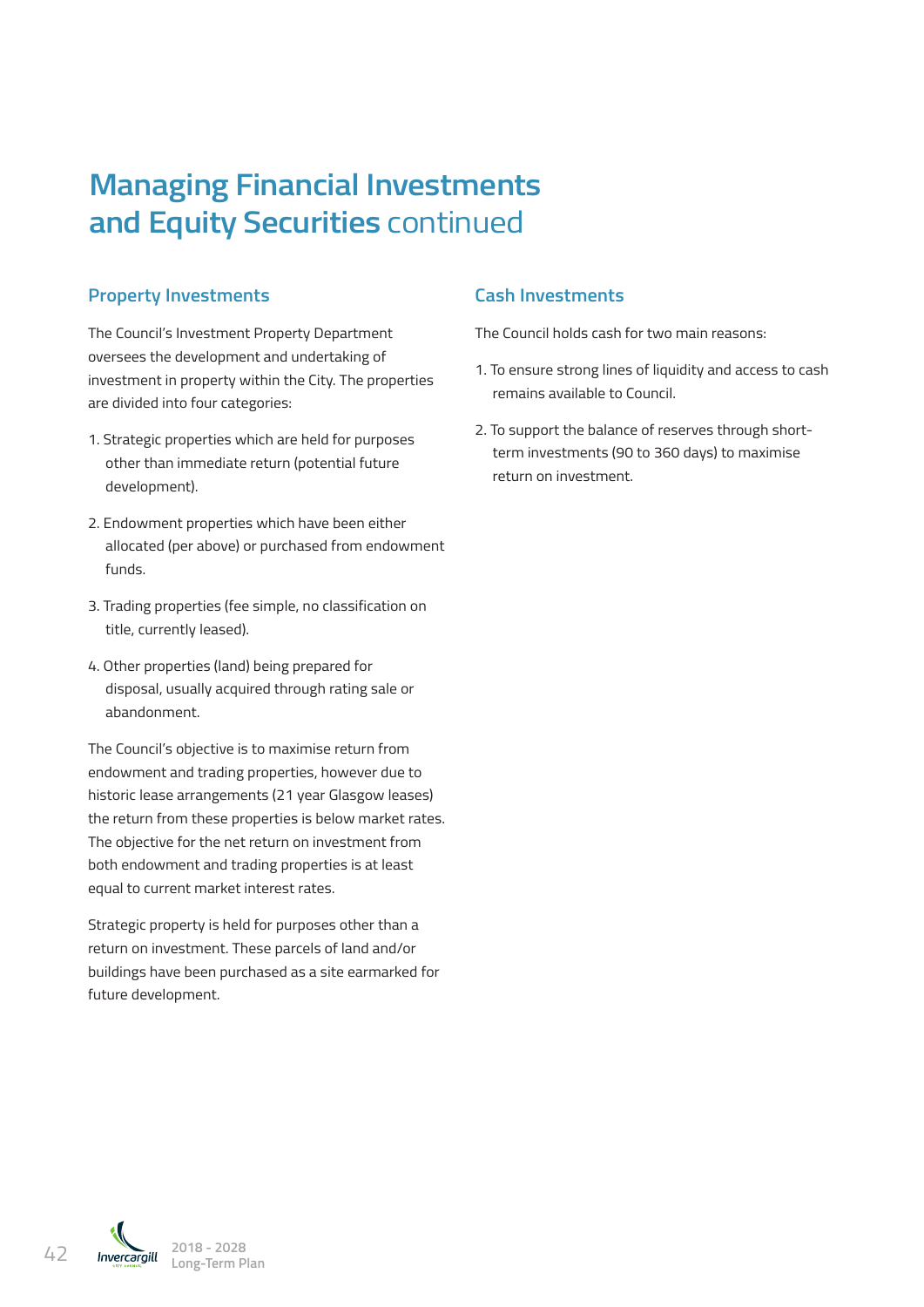

# **Rates and Affordability**

The Council has come through a period of medium-level rates rises over the previous three years (2015/16: 3.89%, 2016/17: 2.32% and 2017/18: 3.95%). This was due to the Council focusing on ensuring that rates were low and consistent from year to year.

For future years there are some key challenges that will present themselves in relation to affordability. This will occur as the Council enters a period of accelerated capital expenditure to develop our services, whilst looking to be a growing and innovative City.

Increasing costs of providing council services is likely to intensify the affordability issues in the future. In certain years of the Long-term Plan, pressure from required infrastructure renewals has led to rates increases that are less affordable than what the Council would like.

Below is a table of key growth projects that the Council intends to undertake over the course of the Long-term Plan and the year that will be heavily impacted:

| <b>Project</b>            | <b>Year impacted</b>                               |
|---------------------------|----------------------------------------------------|
| Art Centre                | Design and set-up costs between 2018/19 to 2021/22 |
| Art Centre                | Operating and capital loan funding from 2022/23    |
| <b>Living Dinosaurs</b>   | Capital loan funding and operating from 2019/20    |
| Museum Development        | Grant loan funding from 2021/22                    |
| <b>Additional Pool</b>    | Capital loan funding from 2023/24                  |
| Regional Storage Facility | Grant loan funding from 2024/25                    |
| Additional Water Supply   | Capital loan funding from 2025/26                  |

You can read more about these projects in our Infrastructure Strategy.

A larger rates increase will not necessarily occur in these years as growth projects are loan-funded and will be paid back over time so as not to unfairly unburden the current ratepayers with the large costs associated with these projects.

The Council seeks to embrace innovation and change over the upcoming years, and with the constant evolution and growth of technology, we are witnessing and experiencing the change first-hand. The Council will seek to uphold their vision and utilise any improvements in the delivery of services and improvement of internal services. The Council has been slowly undertaking changes in light of this with the development of the MyInvercargill app which offers a forum for the community to pay rates or register their dog amongst a number of other services. Further, the Imagine Invercargill website allows for increased engagement and a community focus with members of the community able to suggest a change for the community at the touch of a keypad.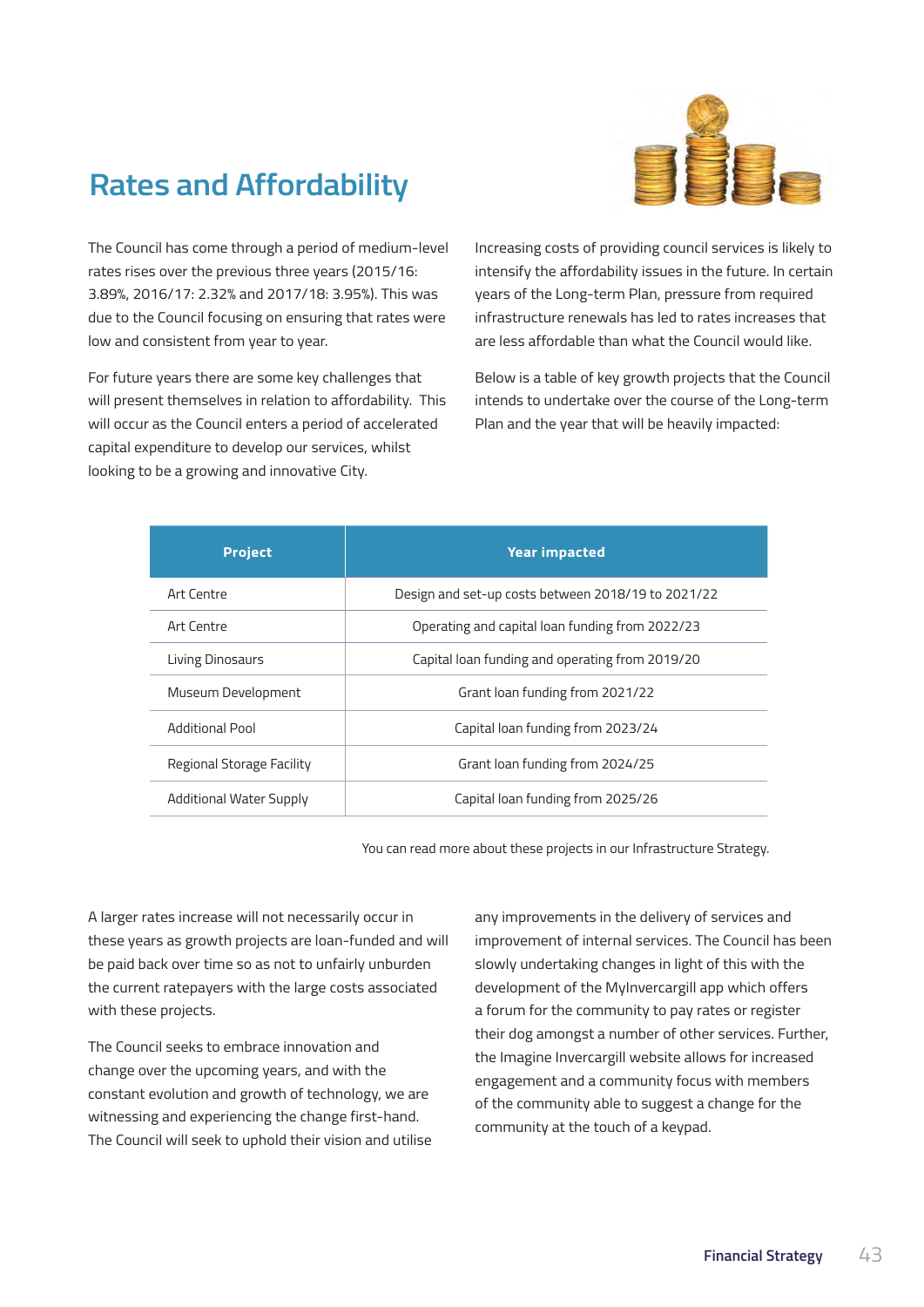# **Invercargill City Holdings Limited (ICHL)**

Invercargill City Holdings Limited is a 100% owned subsidiary of Invercargill City Council. ICHL was inverte to provide a clear differentiation between the council city Holdings Limited is a 100% of Inverse Limited is a 100% of Inverse Limited is a 100% of Inverse Limited is a 100% of Inverse Limited is a 100% of Inverse was established for the purpose of consolidation and management of existing Council companies, with the responsibility of control and oversight of the performance of the Council Owned Companies activities on behalf of the ultimate shareholder, Invercargill City Council.

Companies that sit within the ICHL group include, the produce greater dividends vear on vear this is not Invercargill City Forests Limited (ICFL), Invercargill City Property Limited(ICPL), Invercargill Airport Limited Property Eimted(ICPE), invercargill Airport Eimited<br>and Electricity Invercargill Limited (EIL). Within both rates requirement incr ICFL and ICPL sits an additional entity. Within EIL sits an additional entity within EIL sits the distribution a number of utility based entities. One of the main purposes of ICHL is for these individual companies to a graph that once and that ges of decreasing operational<br>expenditure where possible. trade profitably in order for ICHL to return a dividend to in ade profitably in order for form. To return a dividend to<br>Council and help offset the rates demand as a result. invercargiil City Forests Limited (ICFL), invercargiil City<br>In order starting to be in line with the anticipated and the metal companies to the individual companies to be dividend fail to increase as predicted, Council would have less income received to minimise the minimise of minimises in the council would have less income received to minimise the council would have less income received t

ICHL has historically given a dividend to Council since 1999.

Below is a graph that outlines the history of the ICHL between Council's core ratepayer orientated activities and its commercial trading enterprises and investments. It was alwaelia. This dividend is forecast to increase over Below is a graph that outlines the history of the ICHL dividend. This dividend is forecast to increase over the next ten years with \$5,850,000 predicted for the was established for the purpose of consolidation and management of year-than 1990 of premises to the purpose of consolidation and management of existing Council connection and and the 2018/19 year. Should this dividend fai and management or existing Council companies,<br>with the responsibility of control and oversight of the predicted, Council would have less income received to with the responsibility of control and oversignt of activities on the general rates draw.

activities on behalf of the ultimate shareholder, and the Council has noted that they cannot be financially and the Inverse Limited, Indian shareholder, and the Inverse Limited, Indian shareholder, and the Inverse Limited, Invercargill City Council. The contraction of the contraction and increasing dividend to match 10% of the contra<br>Invercargill City Council. general rates draw every year. Whilst ICHL strives to produce greater dividends year on year this is not rates requirement increase. With significant rates rises anticipated over the next ten years Council will need to utilise other strategies to subsidise the rates, such as the use of fees and charges or decreasing operational expenditure where possible.



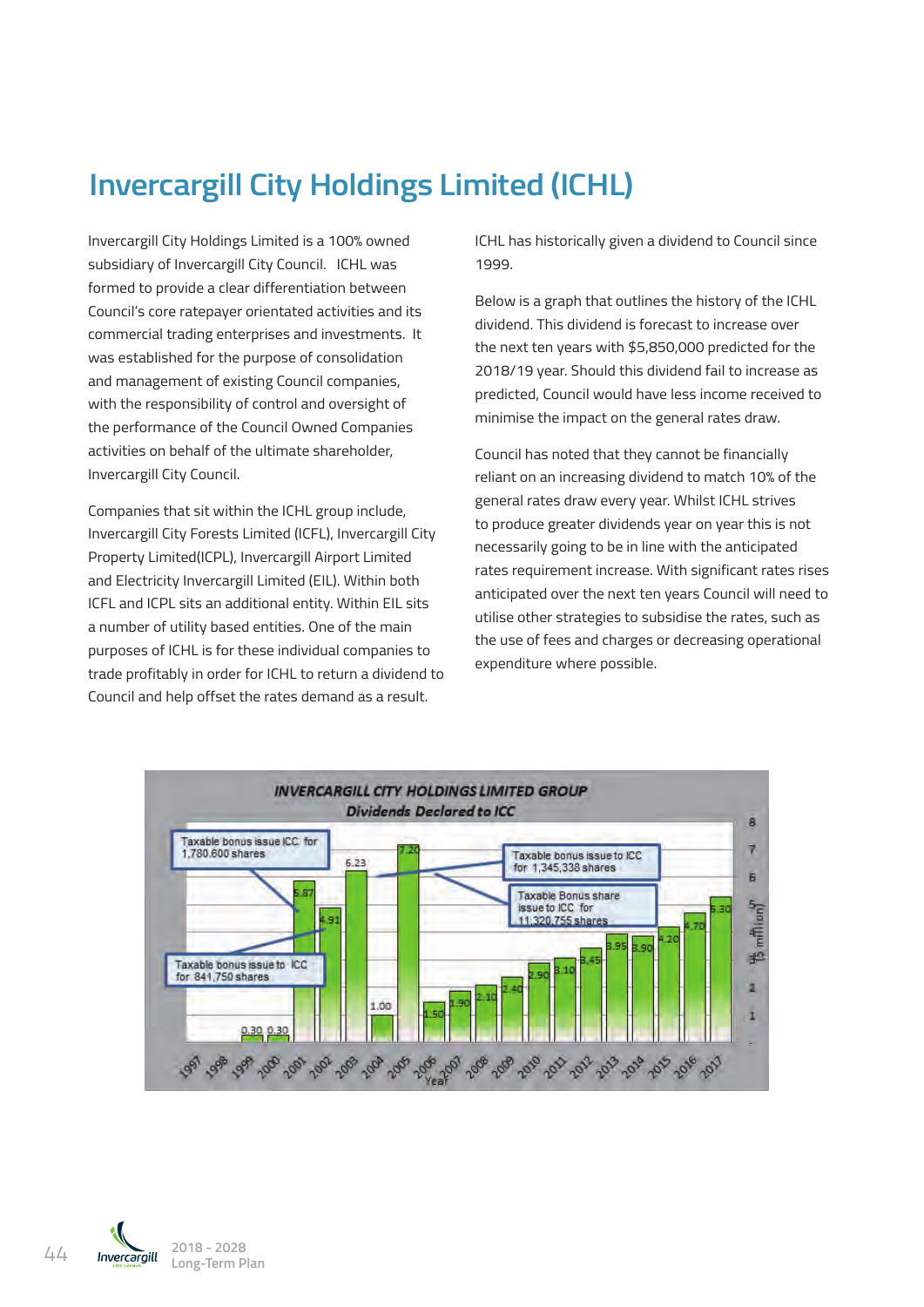

# **Disclosure Statement**

The purpose of this statement is to disclose the Council's planned financial performance in relation to various benchmarks to enable the assessment of whether the Council is prudently managing its revenues, expenses, assets, liabilities and general financial dealings. The Council is required to include this statement in its Long-term Plan in accordance with the Local Government (Financial Reporting and Prudence) Regulations 2014 (the regulations). Refer to the regulations for more information, including definitions of some of the terms used in this statement.

For the year ended 30 June 2017, the Council met seven of the eight prescribed financial benchmarks (further information is available on page 9-17 of the Council's 2016/17 Annual Report).

Three of the eight benchmarks are used as Financial Parameters within the Financial Strategy, (limit on rates, limit on rates increases and limit on borrowing). Two of the Financial Benchmarks compare actual performance against planned performance, therefore cannot be used in the Long-term Plan document.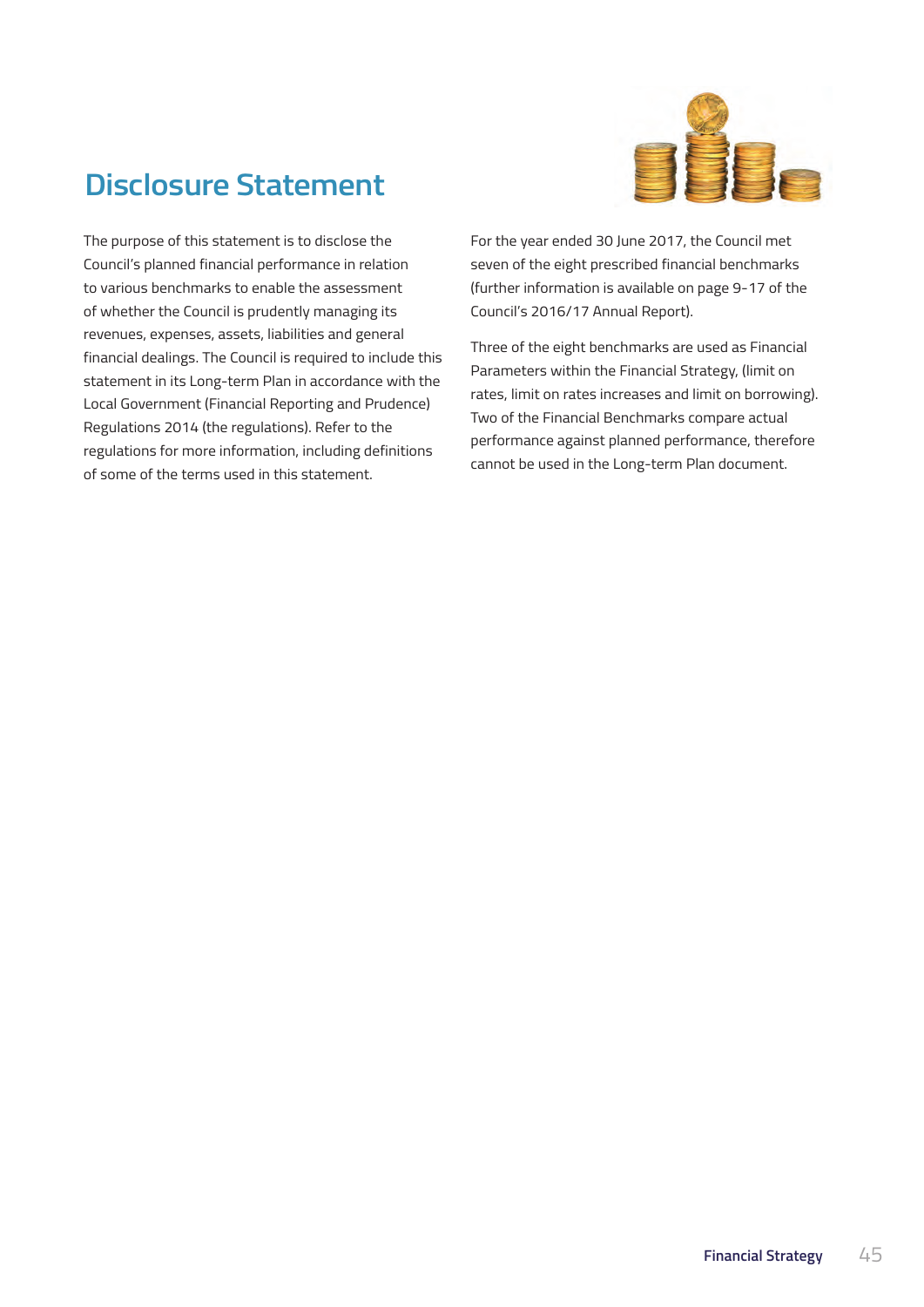# **Rates affordability benchmark**

#### **Rates affordibility benchmark**

The Council meets the rates affordability benchmark if: • its planned rates income equals or is less than each quantified limit on rates; and

• its planned rates increases equal or are less than each quantified limit on rates increases.

#### **Rates (income) affordability**

The following graph compares the council's planned rates with a quantified limit on rates contained in the financial strategy included in this Long-term Plan. The quantified limit is rates revenue will not exceed 60% of total revenue.

The Local Government Rates Inquiry suggests that around 50% of a council's operating revenue should be taken from rates. Currently the Council draws about 57% of its operational revenue from rates.

The Council aims to maintain the rates collected to between the range of 50% and 60% of total Council revenue. The Council intends to increase user-pays methods to enable the income required from rates to maintain steady without significant rates increases. The Council will also seek efficiencies in how services are delivered to assist with maintaining rates revenue at a steady level.

Rates are an important source of funding for the Council, but they are not the only source available. You can see more about how the Council funds its services in the Financial Management section of the Long-term Plan. The Council's Revenue and Financing Policy sets out the funding of its operational and capital expenditure and the sources of those funds on an individual activity basis.

Throughout the Long-term Plan rates fund between 51% and 58% of the Council's total revenue. The 2021/22 year has a significantly lower rates funded component due to a large amount of non-rate revenue being received for the development of the proposed Art Centre. The rates funded proportion of Council's revenue consists of approximately 9% of general rates and 91% of targeted rates. Uniform annual charges (meaning every ratepayer in the district pays the same amount) are also used for services supplied that can be used equally by all members of the community.



#### **Rates (Income) Affordability Benchmark (2019 ‐ 2028)**

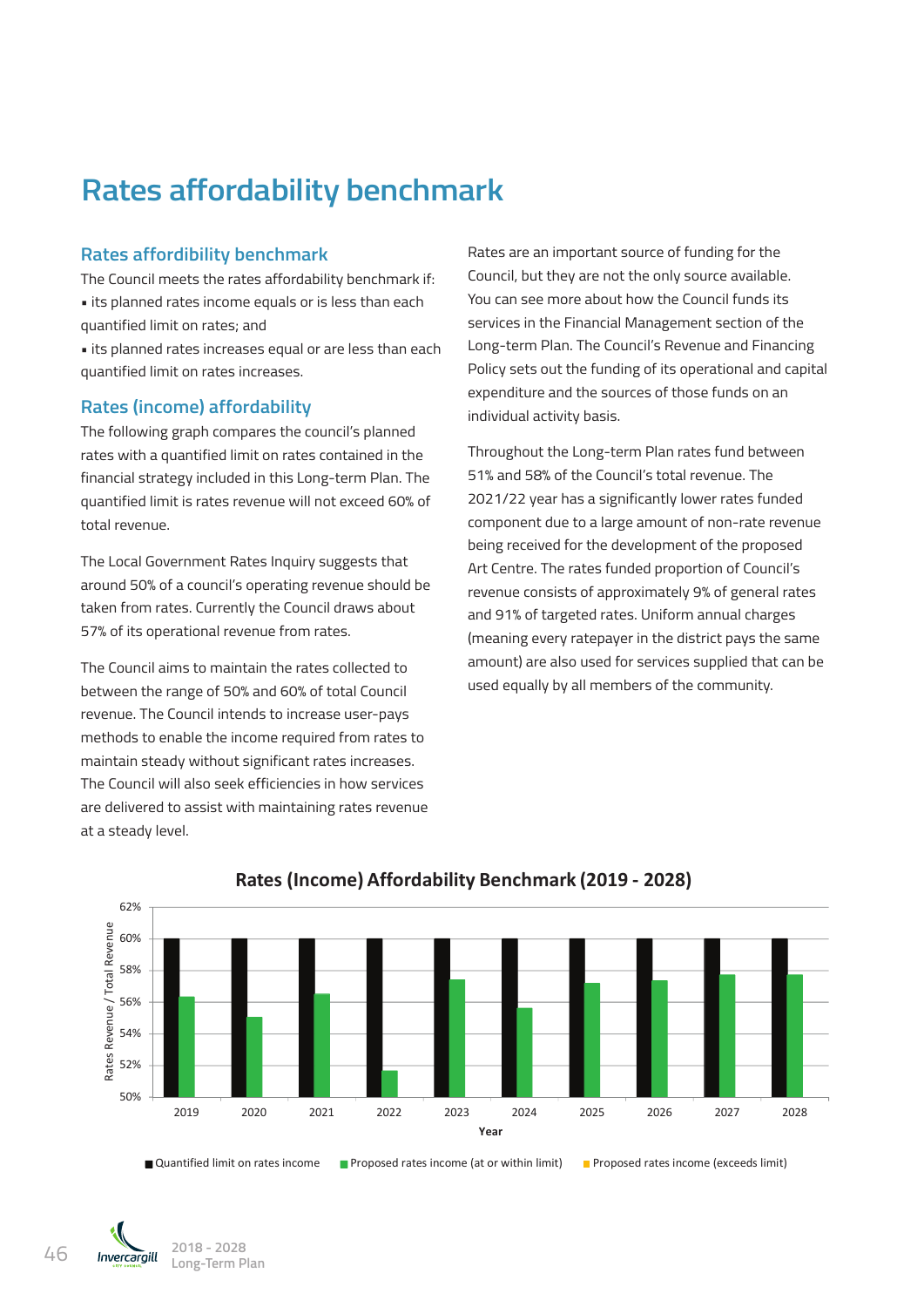

#### **Rates (increases) affordability**

The following graph (page 48) compares the Council's planned rates increases with a quantified limit on rates increases contained in the financial strategy included in this Long-term Plan. The quantified limit is rates increases will not exceed the Local Government Cost Index (LGCI) plus 3%. The forecast LGCI increases for the next ten years are shown in the table below, but for example, if the LGCI change was 2.20%, the Council's rates increase would be no more than 5.20%. The Council recognises that this increase could potentially be higher than household income, so although a

maximum limit has been set, the Council will endeavour to achieve lower increases when planning projects and services that rely on rates revenue.

The Council recognises that the cost of providing council services (LGCI) is rising at a higher rate than the Consumer Price Index (CPI). The Council is also mindful of affordability issues amongst our ratepayers. The Council continues to investigate cost-cutting methods to ensure that the revenue required to run the Council is kept relatively steady. The rates increases reflect the money required each year.

| <b>Year</b> | <b>Local Government Cost</b><br><b>Index % Adjustment</b> |
|-------------|-----------------------------------------------------------|
| 2018/19     | 2.0                                                       |
| 2019/20     | 2.2                                                       |
| 2020/21     | 2.2                                                       |
| 2021/22     | 2.2                                                       |
| 2022/23     | 2.3                                                       |
| 2023/24     | 2.3                                                       |
| 2024/25     | 2.4                                                       |
| 2025/26     | 2.5                                                       |
| 2026/27     | 2.6                                                       |
| 2027/28     | 2.7                                                       |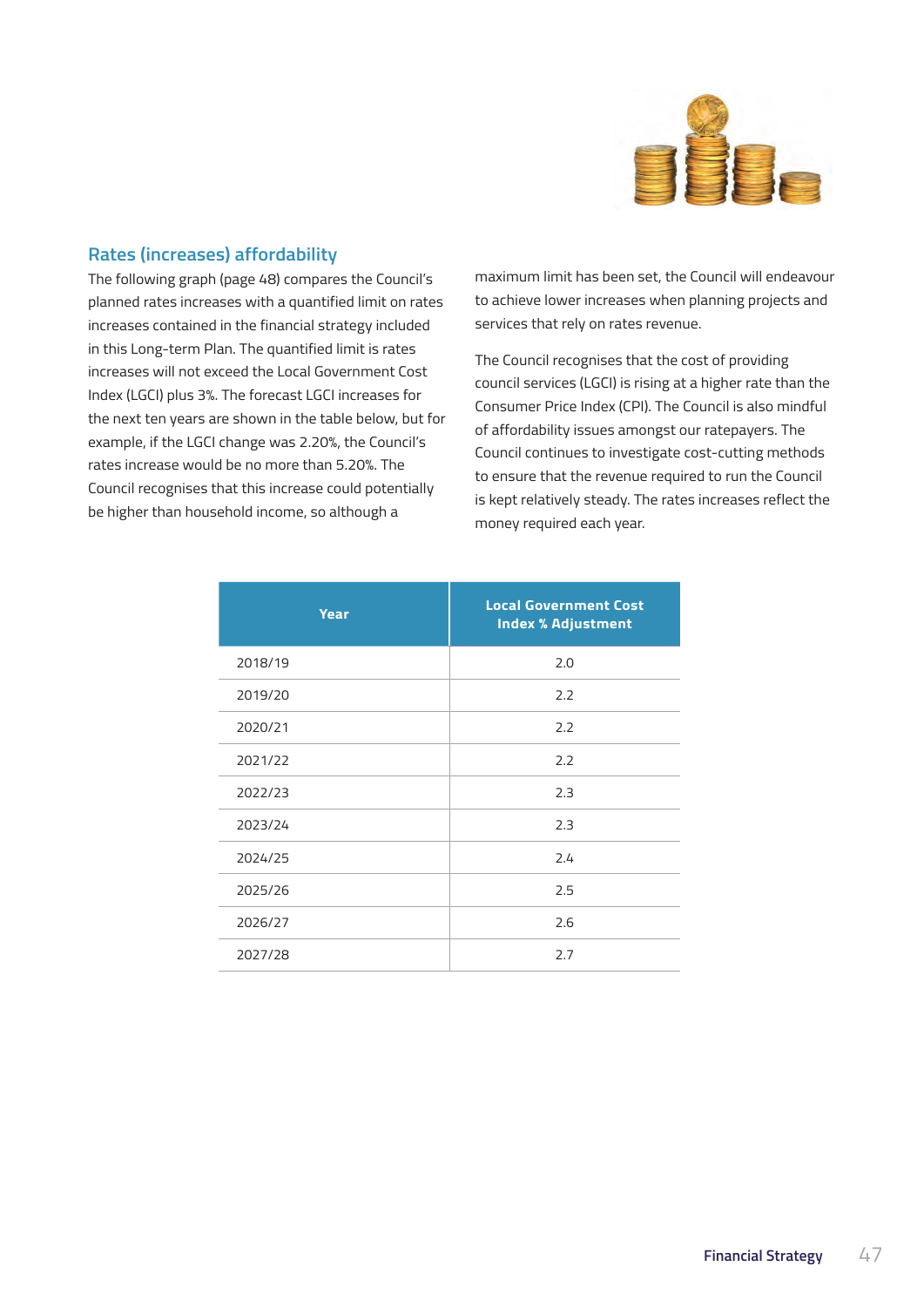# **Rates affordability benchmark** continued

Changes in the consumer price index (CPI) are used as the basis for measuring the inflation faced by households. It gives a picture of how the prices of 62% the goods and services purchased by the typical New Zealand household are changing over time. It is 58% therefore heavily represented by food, accommodation and transport costs, which collectively make up over 50% of the index. The Council however purchases a different mix of goods and services. The Council's e<br>er<br>d<br>i%<br>ife

'basket' is dominated by changes in the Local rer price maex (crimare asea and a basket is dominated by changes in the Local line of the local line of the lo<br>**Rate of the inflation faced by a covernment** cost adjustors such as labour costs, land and materials associated with assets. There is therefore a difference between changes in CPI and the Council's cost (LGCI). To enable the Council to best predict what the future cost of providing its services will be, we have based future inflationary costs on the LGCI rather than CPI. The additional 3% is to allow the Council to undertake new projects, for example the Art Centre.



**Rates (Increases) Affordability Benchmark (2019 ‐ 2028)**

■ Quantified limit on rates increase ■ Proposed rates increase (at or within limit) ■ Proposed rates increase (exceeds limit)

48 **2018 - 2028 Long-Term Plan**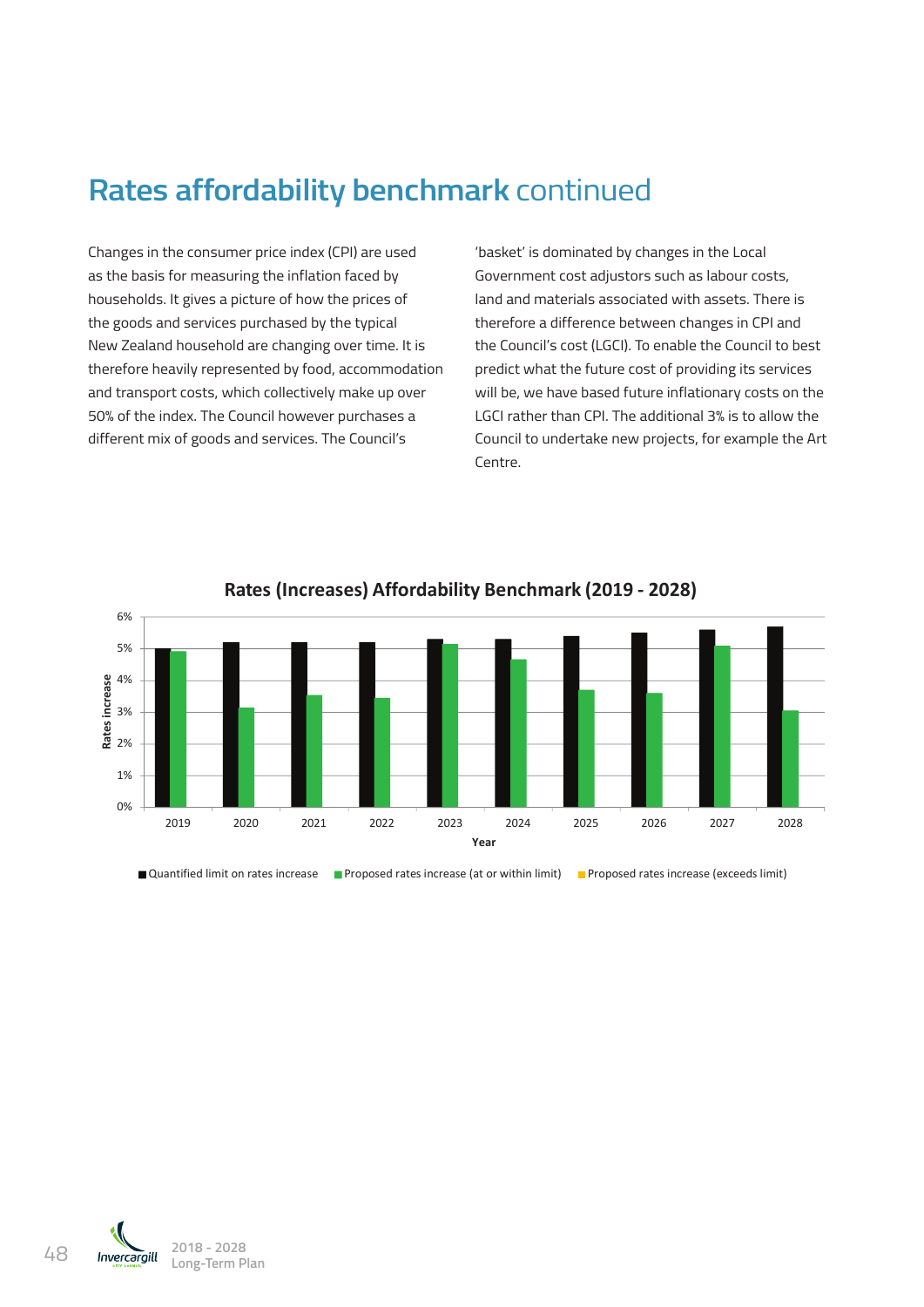

# **Debt affordability benchmark**

The Council meets the debt affordability benchmark if its planned borrowing is within each quantified limit on borrowing.

The following graph compares the Council's planned debt with a quantified limit on borrowing contained in the financial strategy included in this Long-term Plan. The quantified limit is that debt will not exceed 15% of total assets. b<br>e<br>ie

During the Long-term Plan period, the debt affordability percentage is expected increase, peaking at 13.1% in  $\,$ 2022/23 before decreasing again.

e debt affordability benchmark if **Rate The Council considers that setting** a borrowing limit of 15% of assets will assist in prudently managing Council's borrowing activities to ensure the ongoing funding of Council. Council will continue to consider and approve the borrowing requirement for each financial year in the Annual Plan or Long-term Plan recognising that borrowing capacity does not have to be fully utilised.



### **Debt Affordability Benchmark (2019 ‐ 2028)**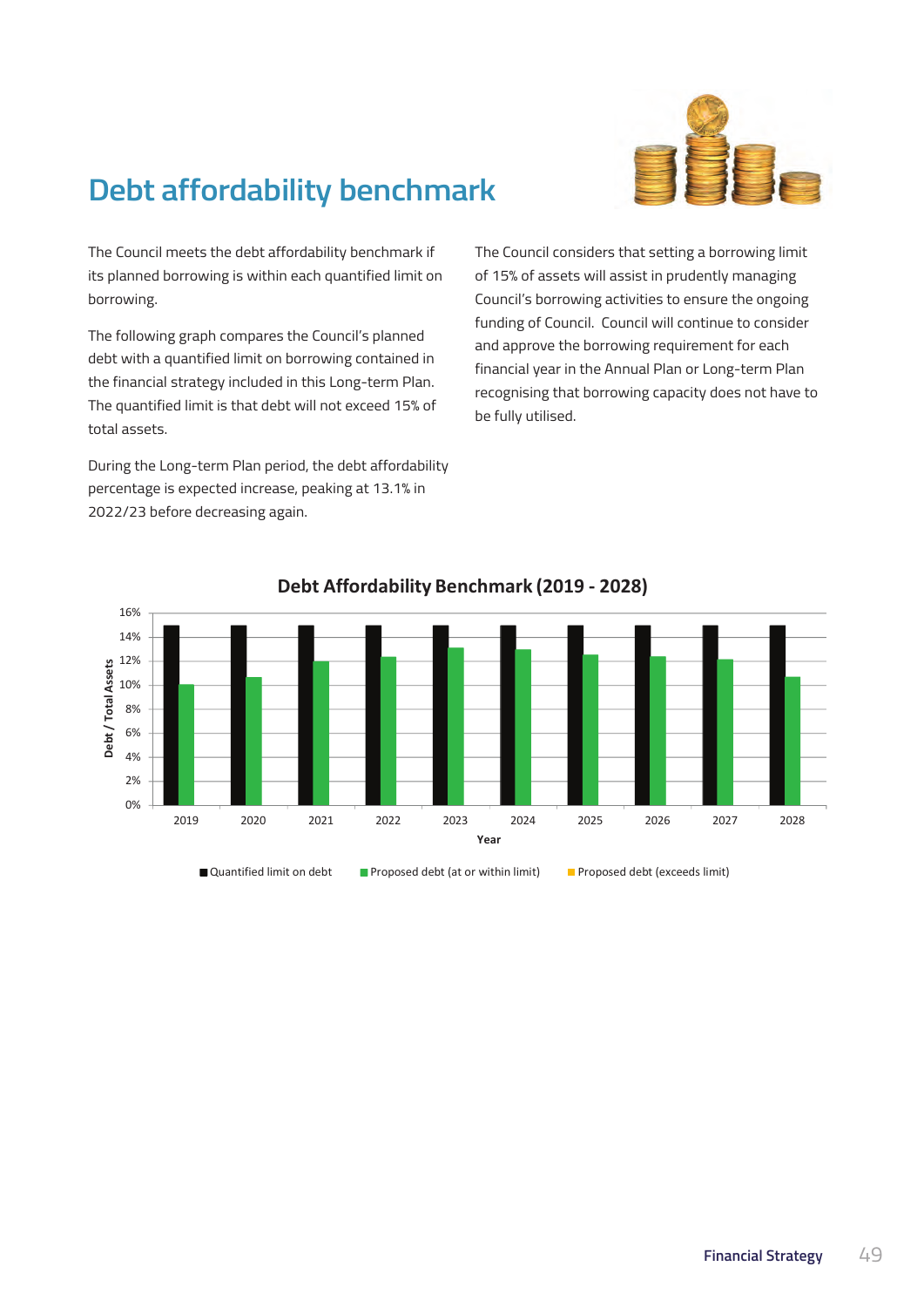# **Balanced Budget Benchmark**

The Council meets this benchmark if its revenue equals or is greater than its operating expenses.



### **Balanced Budget Benchmark (2018 ‐ 2028)**

#### **Unbalanced Budget**

The above graph displays the Council's planned revenue (excluding development contributions, financial contributions, vested assets, gains on derivative financial instruments, and revaluations of property,  $\overline{\phantom{a}}^{3}$ plant, or equipment) as a proportion of planned operating expenses (excluding losses on derivative financial instruments and revaluations of property, plant, or equipment).  $\sim$  $r - t$ The complete file<br>of file<br>file<br>pl

The Council meets the balanced budget benchmark if its planned revenue equals or is greater than its planned operating expenses.

Section 100(2) of the Local Government Act 2002 (LGA) section 100(2) or the Eocal Government Act 2002 (EGA)<br>sets out the matters that Council must have regard The proposed Long-ter to when determining that it is prudent to operate an unbalanced budget.

#### These matters are:

(a) the estimated expense of achieving and maintaining the predicted levels of service provision set out in the Long-term Plan, including estimated expenses **borrowing contact**<br>that

associated with maintaining the service capacity and integrity of assets throughout their useful life; and

(b) the projected revenue available to fund the estimated expense associated with maintaining the service capacity and integrity of assets throughout their useful life; and

(c) the equitable allocation of responsibility for funding the provision and maintenance of assets and facilities throughout their useful life; and

> (d) the funding and financial policies adopted under section 102.

> > The proposed Long-term Plan has set projected operating revenues for some years at levels less than would be required to meet projected operating costs. This occurs in six of the ten years of the Long-term Plan. The key reason for the unbalanced budget deficits in these years is that the full cost of depreciation within the infrastructure areas of Council is not being fully met. Over the course of the ten year plan the gaps between depreciation and funding

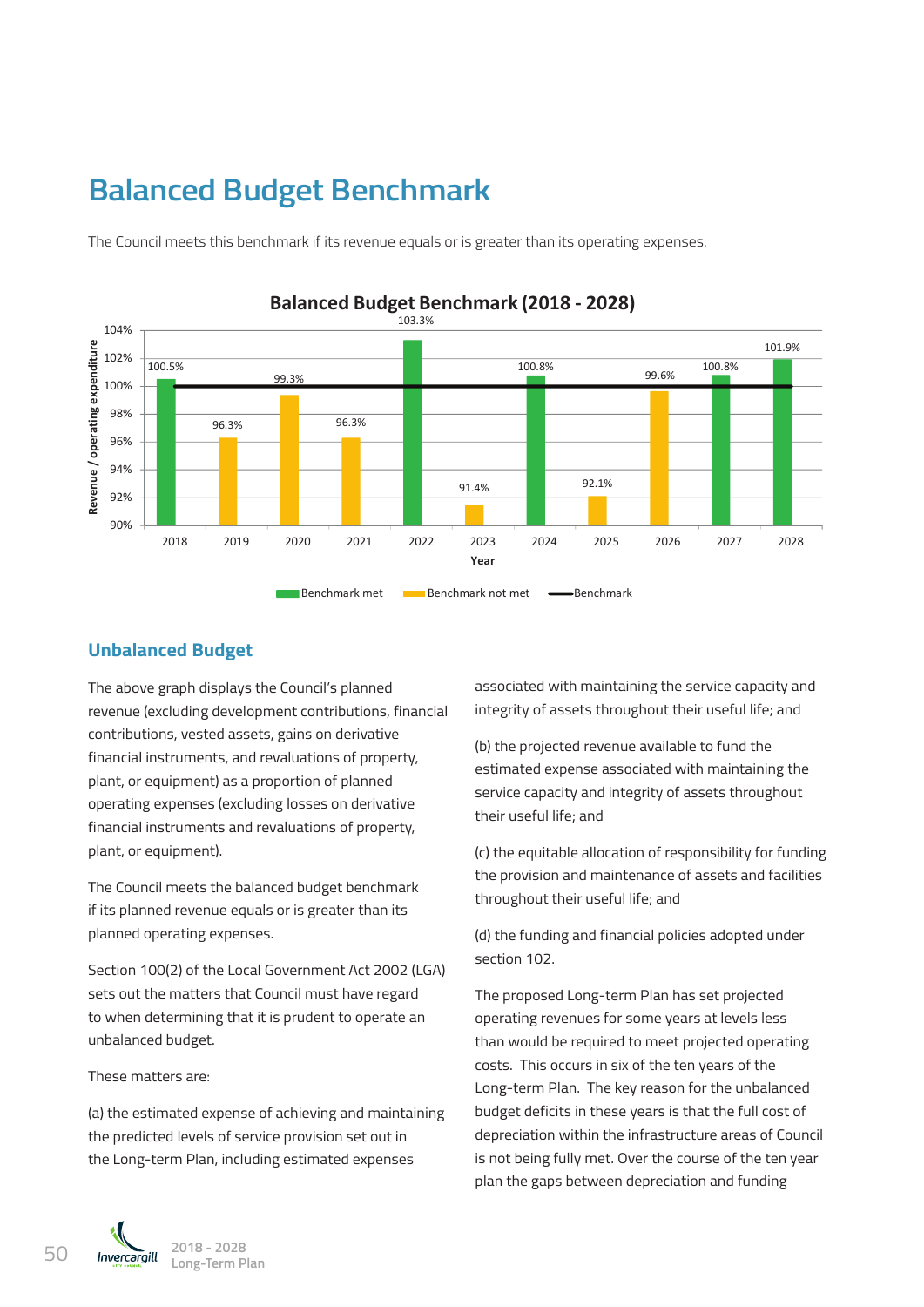

decreases. The Council moves towards 100% funding by the end of the Long-term Plan period. Council has decided that it is prudent to take this approach as it allows Council to achieve its long-term goal but in a way and pace that is affordable to our ratepayers.

In certain years the depreciation gap deficit is somewhat offset by funding or expenditure for growth projects. These include the following:

 - 2018/19, external funding of \$0.6 million to be received for capital expenditure on the hydroslide at Splash Palace, this results in a reduced deficit recorded for the year.

 - 2019/20, external funding of \$2.5 million to be received for capital expenditure on the proposed Living Dinosaurs Experience project, this results in a reduced deficit recorded for the year.

 - 2021/22, external funding of \$9.7 million to be received for capital expenditure for the proposed new Art Centre, this results in a surplus being recorded for the year.

 - 2021/22 and 2022/23, payments of a \$2.5 and \$7.0 million grant to Southland Museum and Art Gallery

Trust Board for the redevelopment of the Museum facilities. The grant will be funded by a loan. Although the grants are considered operating expenditure, the nature of the work proposed is capital in nature, it is therefore considered prudent to loan fund the work to ensure intergenerational equity rather than have current ratepayers fund the entire \$9.5 million in one year. This will result in a lower surplus in 2021/22 and a larger deficit in 2022/23

 - 2023/24, external funding of \$3.4 million to be received for capital expenditure on the proposed new pool at Splash Palace, this results in a surplus being recorded for the year.

 - 2024/25, payment of a \$8.6 million grant to Southland Regional Heritage Committee for the development of a Regional Storage Facility. The grant will be funded by a loan. Although the grant is considered operating expenditure, the nature of the work proposed is capital in nature, it is therefore considered prudent to loan fund the work to ensure intergenerational equity rather than have current ratepayers fund the entire \$8.6 million in one year. This will result in a larger deficit for the year.